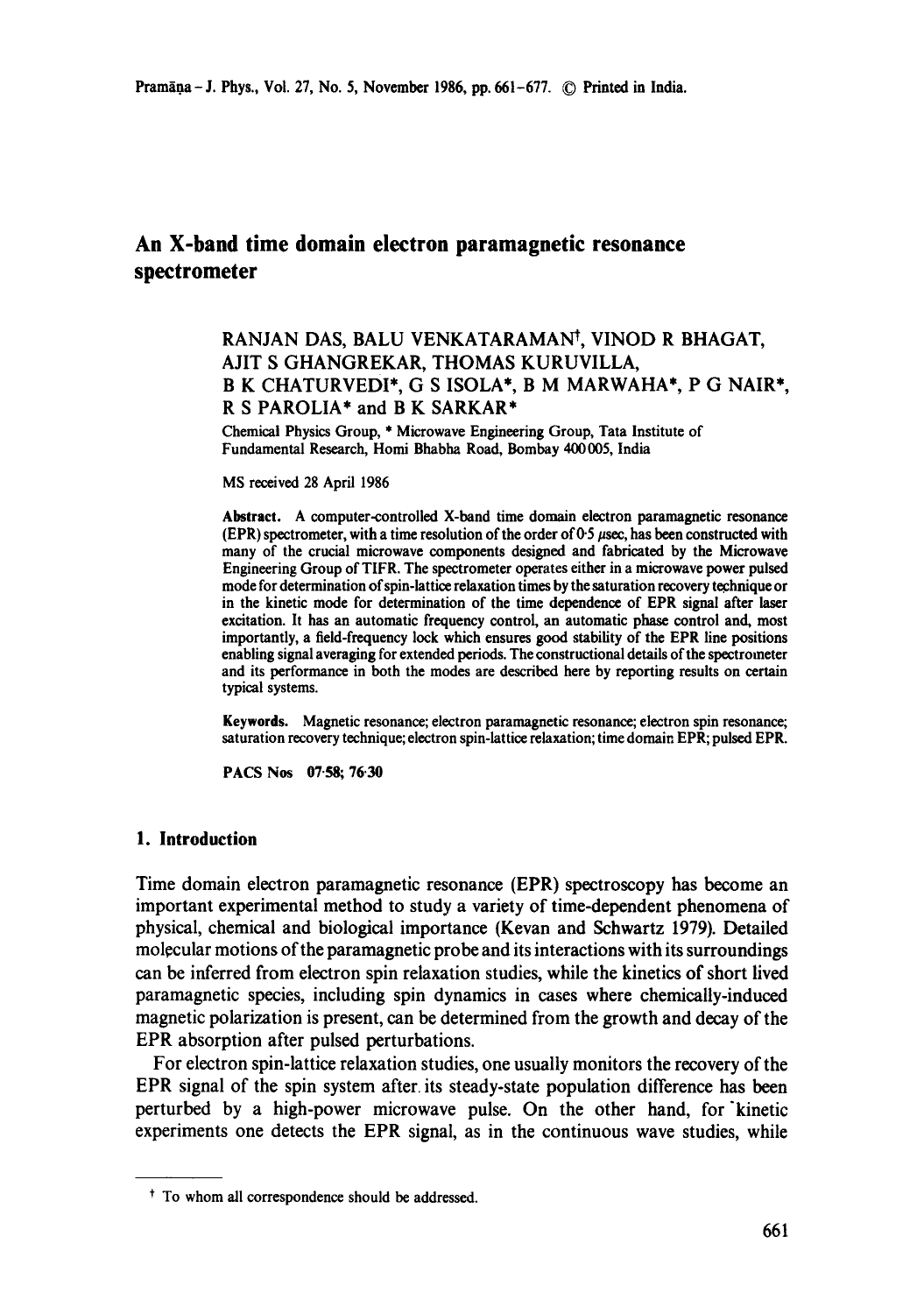generating the paramagnetic species by pulsed photolysis or radiolysis. Electron spin echo techniques have also been used to study time-dependent processes (Kevan and Schwartz 1979) and is capable of higher time resolution ( $\sim$  30 nsec). Since an electron spin echo spectrometer requires an unusually large amplitude microwave pulse (of the order of kilowatts in solution studies) it is an expensive technique when one is interested in studies in the liquid state. This paper describes the instrumental details of an EPR spectrometer suitable for saturation recovery and kinetic studies. In designing the spectrometer, the following points were kept in mind:

(a) the need for fast response of the order of  $0.1$  to  $1.0 \mu$ sec,

(b) the need for extensive signal averaging so that one can work at a low concentration,

(c) the use of a minicomputer to automate as many controls as possible,

(d) independent control of the amplitudes of the observing and the exciting microwave powers, when saturation recovery is being observed, and

(e) the need for separation of the free induction decay signal from the saturation recovery signal in relaxation studies.

There are quite a few saturation recovery spectrometers described in the early literature (Bowers and Mims 1957; Davis *et al* 1958; Scott and Jeffries 1962). None of them, however, takes care of all the above aspects. Some of them use separate microwave sources for exciting and monitoring purposes in a non-coherent fashion; others use a pulsed travelling wave tube amplifier excited by a portion of the power of the observing klystron. A third variation is the use of a diode switch to pulse the microwave power falling on the EPR cavity. The first may be called an incoherent spectrometer as compared to the other two which are coherent spectrometers.

The residual  $x$  and  $y$  components of the magnetization following the pumping microwave pulse--result of an incomplete saturation--lead to a free induction decay signal. In the case of a coherent spectrometer, this will be superimposed on the saturation recovery signal but it will beat with that in the case of an incoherent spectrometer. A coherent spectrometer is preferable to an incoherent spectrometer since it is easier to separate free induction decay signals from saturation recovery signals (Huisjen and Hyde 1974).

Lingam *et al* (1972) describe a superheterodyne coherent pulsed EPR spectrometer suitable for saturation recovery experiments. Here the output of a klystron pulsed by a microwave switch is used to pump the spin system whereas the power leaking past the switch in the 'off' condition is used to monitor the recovery. There is no way to change the pumping power and the observing power amplitudes independently. Also, the free induction decay signal, if present, is not separated from the saturation recovery signal in that set-up. Since the magnetic field is not 'locked' to the resonance condition of the spin system, a long time stability, necessary for signal averaging is not feasible in that spectrometer.

Hyde's group (Huisjen and Hyde 1974; Percival and Hyde 1975) describes a coherent pulsed EPR spectrometer employing a bimodal cavity. This spectrometer has an excellent response time and takes care of free induction decay signals very carefully. Since the pumping power is applied in one mode of the cavity while the observing power is applied in the other, the main advantages in this spectrometer are (a) the cavity ringing in the pumping mode will not affect the signal in the observing mode, and (b) the EPR signal can be observed *during* the pumping pulse since this pulse will not be seen by the detector and the amplifier. We have, however, felt that it is very difficult and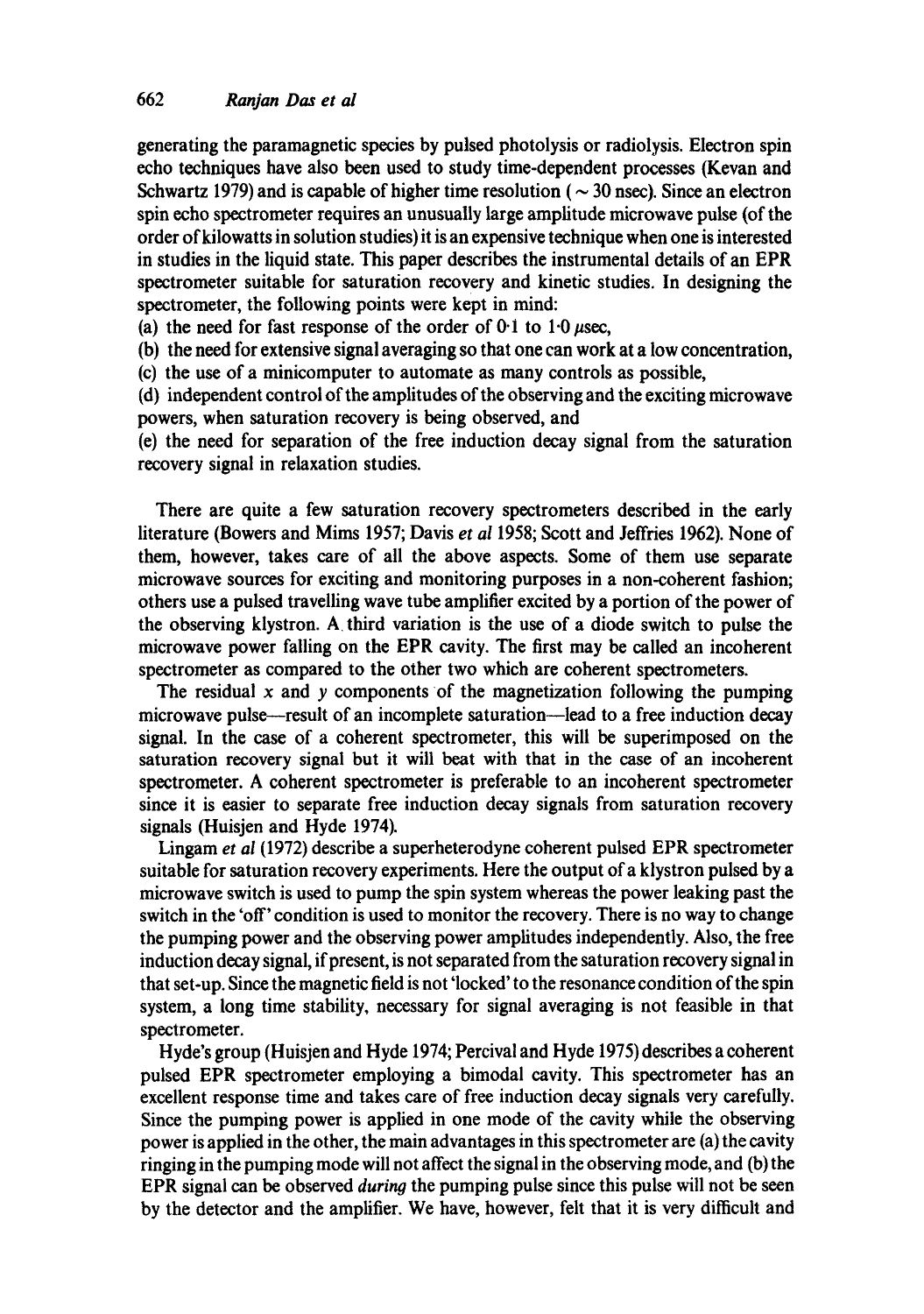tedious to get a good and stable mode-to-mode isolation over long periods of time in order to achieve the above advantages. A computer-controlled pulsed spectrometer for saturation recovery studies but without field-frequency lock has been described recently (Mailer *et al* 1985).

For determination of kinetics in photolysis and radiolysis experiments, a few spectrometers have been reported. Some use signal averaging of 100 kHz field modulated signal (Ayscough *et al* 1971, 1976), 2 MHz field modulation and IF detection at.30 MHz (Atkins *et al* 1970) and broad band detection without field modulation but with signal averaging using a boxcar averager (Fessenden 1973) or a transient recorder (Verma and Fessenden 1976). Basu et al (1983) describe a time domain spectrometer which is a modified Bruker 200D EPR spectrometer operating without any field modulation. In this spectrometer the time domain signal at a particular magnetic field or the transient signal at a fixed time after the laser excitation as a function of the field can be recorded. Later a microwave-switched time integration method has been incorporated in which polarized free radicals are created by a laser pulse in the absence of a microwave field which is applied at a later time in a continuous wave fashion (McLauchlan and Sealy 1984). By varying the delay of this application of microwave, the periods of evolution and observation of magnetization are separated in a two-dimensional experiment and the spin-lattice relaxation time and the CW spectrum can be obtained.

We have chosen to build a spectrometer similar to that described by Fessenden *et al*  (1981) with modifications wherever necessary, particularly because of its capability of being used in both saturation recovery and kinetic studies. We have utilized a considerable amount of indigenous technology in fabricating the spectrometer.

#### **2. The building blocks**

The microwave resonant cavity or the sample cavity constructed here is of the reflection type working in  $TE_{102}$  mode. The two side walls of the cavity are made of gold-plated pieces of glass epoxy printed circuit board. The unloaded Q of the cavity is about 6000. It has field modulation coils, provision for a low temperature dewar insert and a grid for photolyzing the sample. For laser photolysis work, the grid was replaced by a brass block with a pair of holes through which the laser beam could reach the sample tube directly. In such an arrangement more light intensity is available for photolysis without much detriment in Q.

Many of the three port circulators used in the spectrometer have been designed and constructed out of ferrites. Their insertion loss in the forward direction between two adjacent ports is about 0.2 dB while the isolation in the reverse direction is at least 20 dB.

All but two of the microwave switches used here have been designed and fabricated using Varian PIN diodes model VSD 211, package N9 (Sarkar *et al 1972*). They have been tuned to operate around 9.5 GHz with a bandwidth of 600 MHz. Their insertion loss is 0.6 dB in the 'on' or open condition and the isolation in the 'off' or closed condition is at least 25 dB. The other two switches used MA47876 PIN diodes in PHILCO mounts. They have similar on/off characteristics. All the switches are of the reflecting type.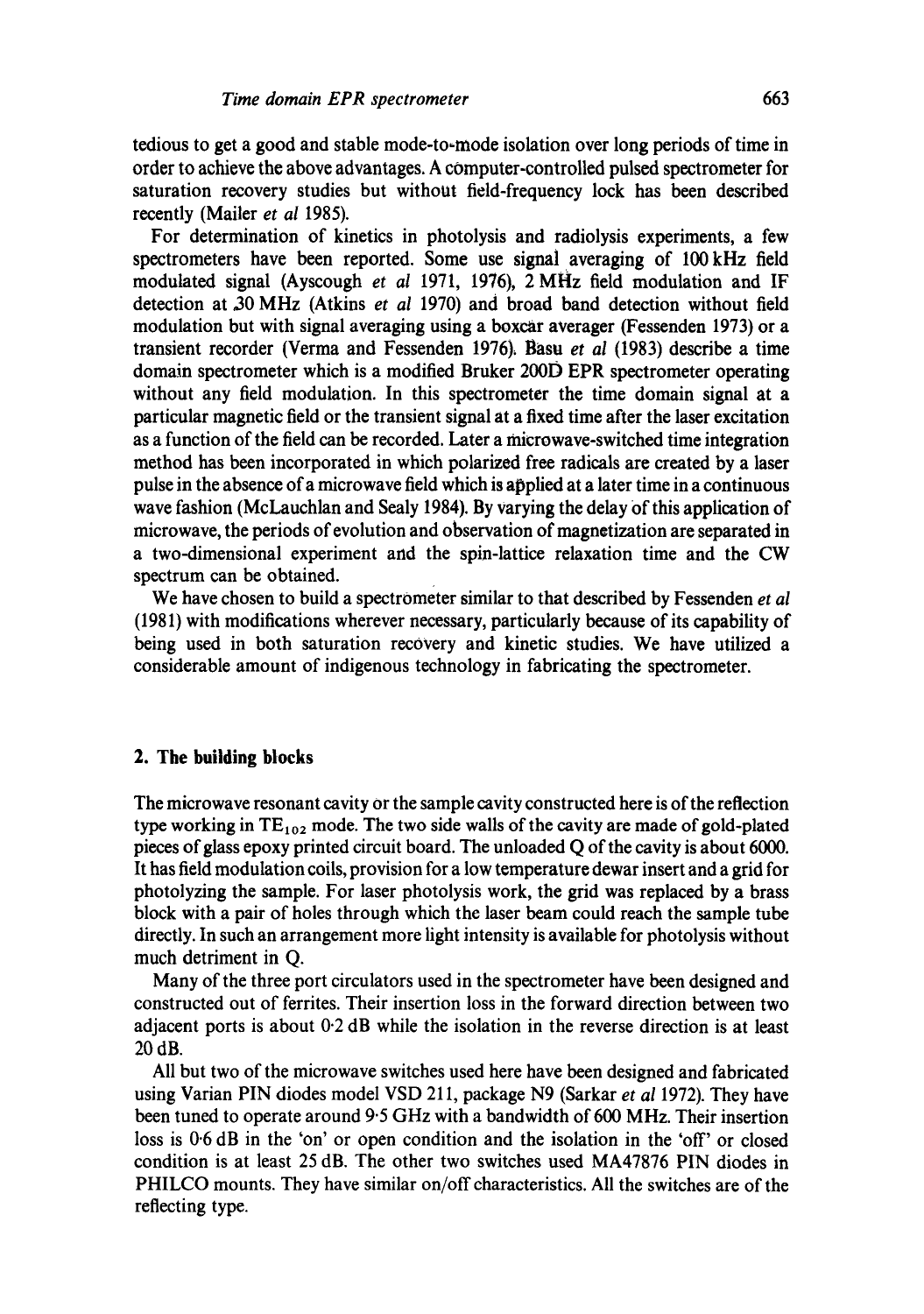**The klystron is a Varian V297W X-band high power klystron giving about 800 mW of output power.** 

**An electronic microwave phase shifter has been designed and constructed based on the principle of an analog phase shifter as described by Reggia and Spencer (1957). A 0.310 inch dia ferrite rod of saturation magnetization 1500 G was used for this purpose. It was kept at the centre of a waveguide section by thermocole pieces. 2500 turns of 25 SWG wire were wound around the wave guide forming a solenoid.** 

**Figure 1 shows the phase shift and the insertion loss of the electronic phase shifter as a function of the solenoid current. The insertion loss is almost constant at about 0.25 dB while the phase changes continuously from 0 to 240 degrees, the maximum rate of change of phase being around 150 mA of current. We have used this phase shifter (as described later) for the automatic phase control of the microwave and the 150 mA current was chosen to be the operating point of the phase shifter so as to achieve the maximum sensitivity.** 

**Some matched loads and a 12 dB cross-guide directional coupler were fabricated. The rest of the components were bought from various manufacturers.** 

**The electromagnet for the spectrometer has been made out of an old Swiss magnet. Its coils have been replaced to convert it from a low current, high voltage magnet to a high current, low voltage one. The coils for this purpose and the power supply have** 



**Figure 1. Characteristics of the electronic phase shifter: Phase change (e) and insertion loss (o) as a function of solenoid current.**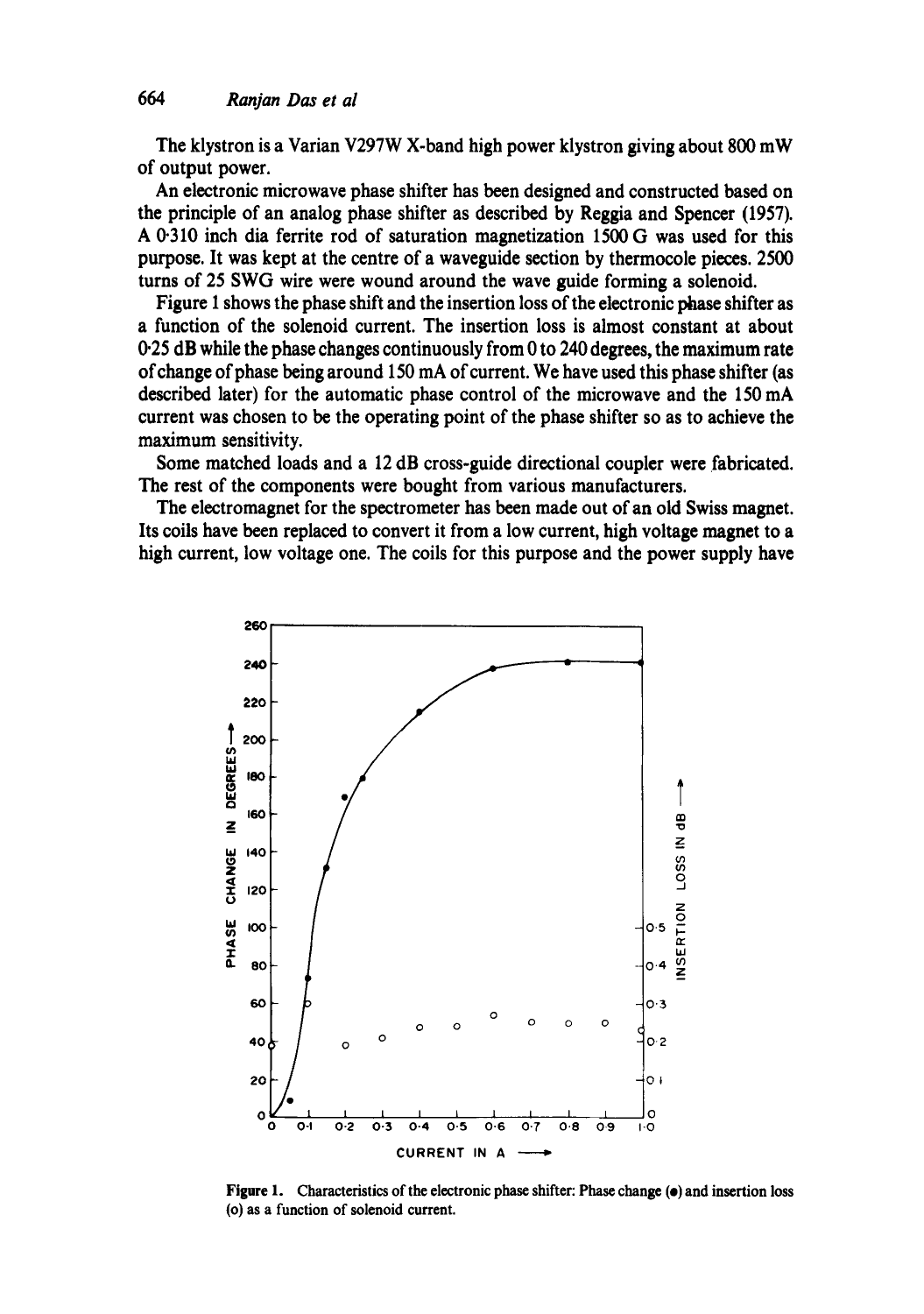been supplied by Polytronic Corporation. The regulator circuit of the power supply has been modified to improve the current stability to 1 part in 10<sup>5</sup>.

# **3. The time domain EPR spectrometer**

#### 3.1 *A general time domain EPR spectrometer*

Figure 2 shows a general time domain EPR spectrometer. The exciter is the microwave pump pulse for relaxation experiments. For transient and kinetic studies, it may be a pulsed light source or an electron source. The computer selects the type of pulse sequence necessary for the experiment and the pulse programmer generates such a sequence. The computer also controls a digitizer which accepts, after amplification, the EPR signal from the microwave bridge and starts digitizing the signal at the falling edge of the exciter. Having recorded the signal, it transfers the digitized signal to the computer which, in turn, may process it and output it in some suitable form. The computer also controls the magnetic field. Depending upon the experiment, it can either scan the field (CW operation) or hold it at a desired place (time domain operation). The field sensor gives the information about the magnitude of the magnetic field. In the following, the different parts of the spectrometer and their operations are described.

## 3.2 *The microwave set-up*

The detailed microwave set-up of the time domain EPR spectrometer is shown in figure 3. The microwave power from the klystron goes through a circulator (C1) and a matched load (ML1) which arrangement acts like a low insertion loss isolator. The power for different arms is tapped from this main power using suitable directional couplers. The pumping power goes through an attenuator (Att 1), a circulator (C2) and



Figure 2. Block diagram of a general time domain EPR spectrometer.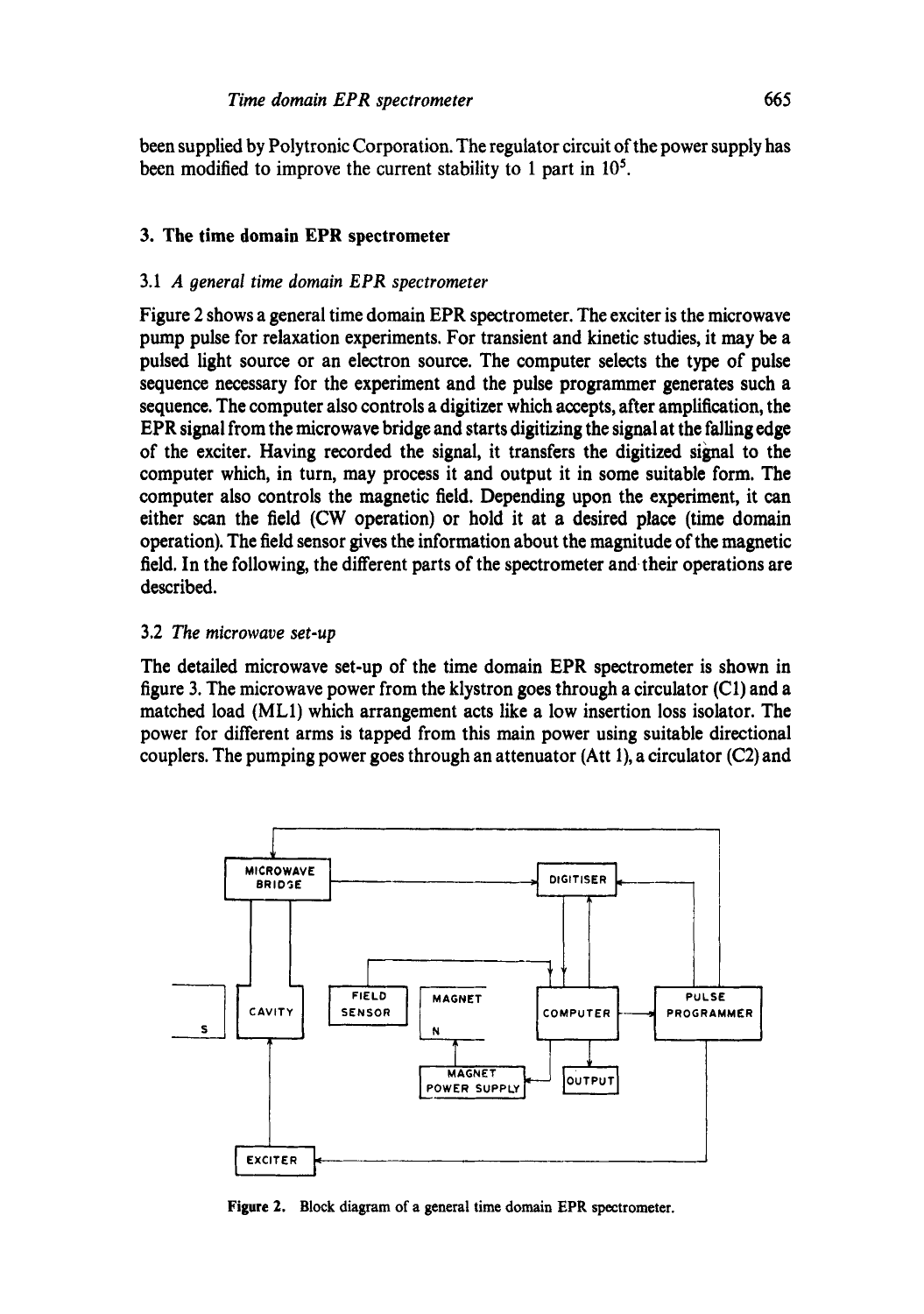

**Figure** 3. Microwave set-up of the time domain EPR spectrometer.

a microwave switch (SW1). If the switch is open, this power gets absorbed by the matched load ML2, whereas in the closed condition of the switch, the power gets reflected from it and comes to the port 3 of the circulator C2. A slide screw tuner (SST 1), placed between the SWl and ML2 is used to minimize the reflection of power from the matched load (Bowman I975). The phase of the pumping power can be modulated by the "phase modulator" shown in the dotted box in the diagram. This phase modulator has been constructed using two circulators (C3 and C4) and two switches (SW2 and SW3) in the right configuration. When SW2 is open but SW3 closed, the pumping power reaches C5 without going through the adjustable phase shifter kept in between C3 and SW3. But if SW2 is closed and SW3 open, the power gets reflected from SW2, goes through the phase shifter and through SW3 comes to C5 with a different phase which can be adjusted by the phase shifter. An attenuator (Att 2) kept between SW2 and C4 compensates for the insertion loss arising from the phase shifter so that the power reaching the C5 is the same for the two different states. This has been done to separate the free induction decay signal from the saturation recovery signal in relaxation experiments by phase modulation of the pumping power by  $180^\circ$  (Percival and Hyde 1975). About 200 mW of pumping power reaches the cavity.

The insertion loss of the phase modulator arrangement is about 3 dB. Though this causes significant loss of the pumping power, the advantage is that the speed of the phase modulation is essentially governed by the speed of the microwave switches whose response time is of the order of 10 nsec. This allows changing the phase in alternate experiments throughout the duration of signal averaging, producing a reliable free induction decay, which was not possible in an earlier attempt (Fessenden *et al* 1981),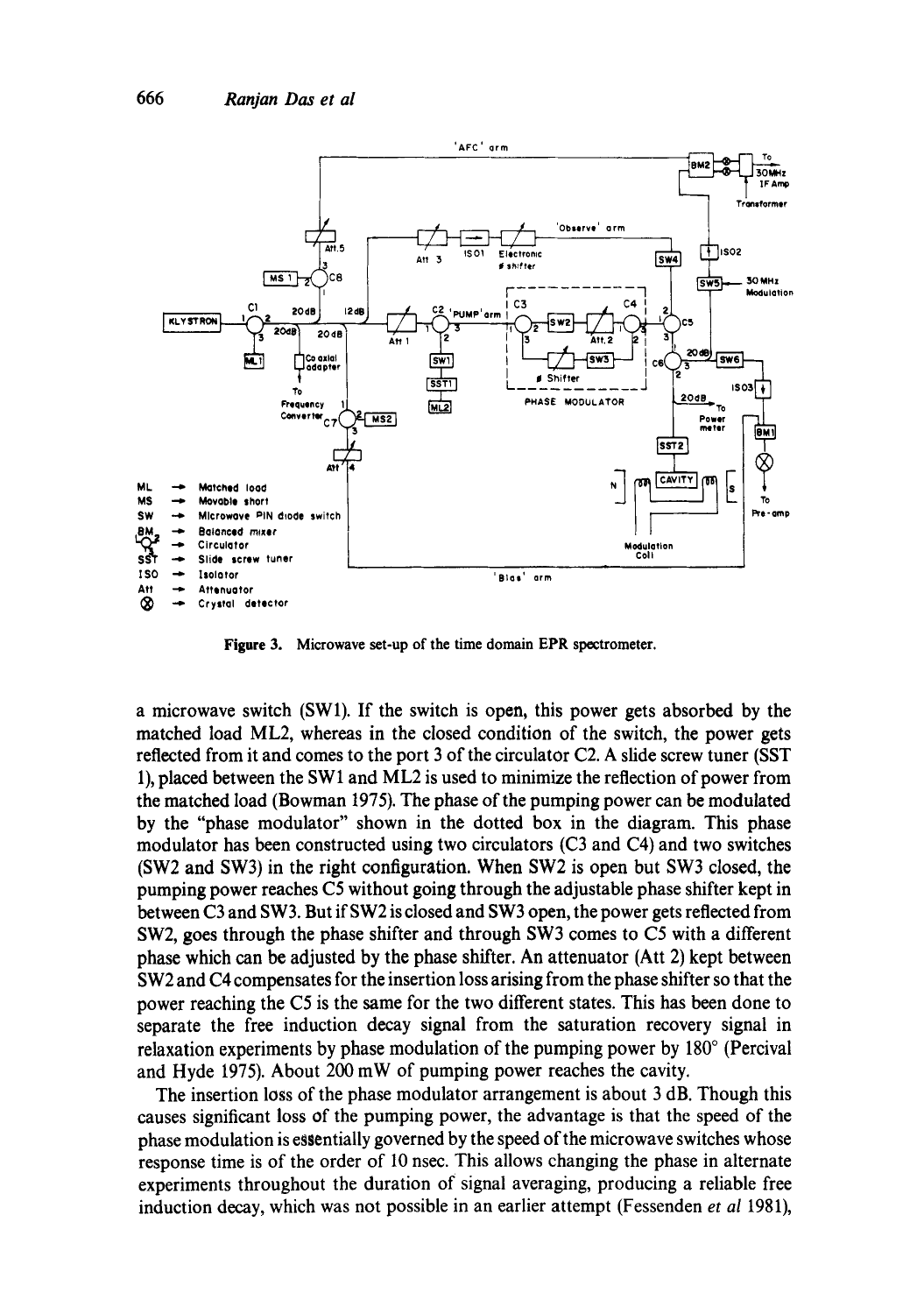because the current controlled ferrite phase shifter used there had a rather long response time.

The coupling of the pumping power and the observing power to the sample cavity was achieved by using a switch, SW4, and two circulators, C5 and C6. When the pumping power is on, the SW4 is kept closed. The pump power entering the first port of C5 gets reflected at the switch and goes through C6 to the cavity. When the pump power is off, SW4 is kept open allowing the observing power to reach the cavity. Table 1 shows the conditions of different switches during the different states of an experiment.

The power entering the cavity gets reflected by the cavity and reaches the third port of C6. About 20 dB of the reflected power is taken for an automatic frequency control of the klystron to be described later. The rest of the power goes to one input of a NARDA crystal mixer model 565 (BM1), the power for the other port of which comes directly from the klystron through the 'bias' arm. The detector crystal (1N23E) of BM 1 is kept biased at the working region. A switch SW6 prevents the pumping power from reaching the detector crystal and damaging it. The phase and the amplitude of the biasing power can be adjusted by the movable short, MS2, and the attenuator, Att 4, respectively.

# 3.3 The *automatic frequency control (AFC)*

The basic principle of the automatic frequency stabilization of the klystron is to compare its frequency with that of the resonant cavity and generate an error voltage whenever the two are different. The conventional AFC method of modulating the reflector, though easy to realize, suffers from the fact that the klystron does not produce a single frequency but a band of frequencies. However, in time domain EPR, modulation of the microwave frequency complicates the analysis of time-dependent signals and hence should be avoided for convenience.

The stabilization method used here (figure 4) is free from these drawbacks. Its principle of operation is a variation of IF Pound stabilization (Poole 1967) where the reference cavity is replaced by the EPR sample cavity (Fessenden 1973).

Referring to figure 4, the IF oscillator produces the modulation frequency  $\omega_2$ (30 MHz in our case) which, after amplification, is injected on a PIN diode switch (SW5 in figure 3) to amplitude modulate the microwave going through it. When the klystron frequency  $\omega_1$  matches the resonant frequency  $\omega_0$  of the cavity, the power (from the 'observe' arm of figure 3) reflected from the cavity is a minimum when the microwave line is perfectly matched to the cavity. But whenever  $\omega_0 \neq \omega_1$  there will be a reflection of microwave from the cavity which will be amplitude-modulated by SW5 to generate sideband frequencies at  $\omega_1 \pm \omega_2$ . This power when mixed in a balanced mixer (BM2 in figure 3) with the power coming directly from the klystron (through the AFC arm of

Table 1. Conditions of the microwave switches during the different phases of a saturation recovery experiment.

| SW <sub>1</sub> | SW <sub>2</sub> | SW3           | SW4            | SW <sub>6</sub> | Power going to the cavity                                                        |
|-----------------|-----------------|---------------|----------------|-----------------|----------------------------------------------------------------------------------|
| Open            | Close           | Close         | Open           | Open            | Observing power*                                                                 |
| Close<br>Close  | Close<br>Open   | Open<br>Close | Close<br>Close | Close<br>Close  | Pumping power with phase $\phi$<br>Pumping power with phase $\phi + 180^{\circ}$ |

\* For CW and time-resolved photolysis experiments, the switches are maintained in this condition.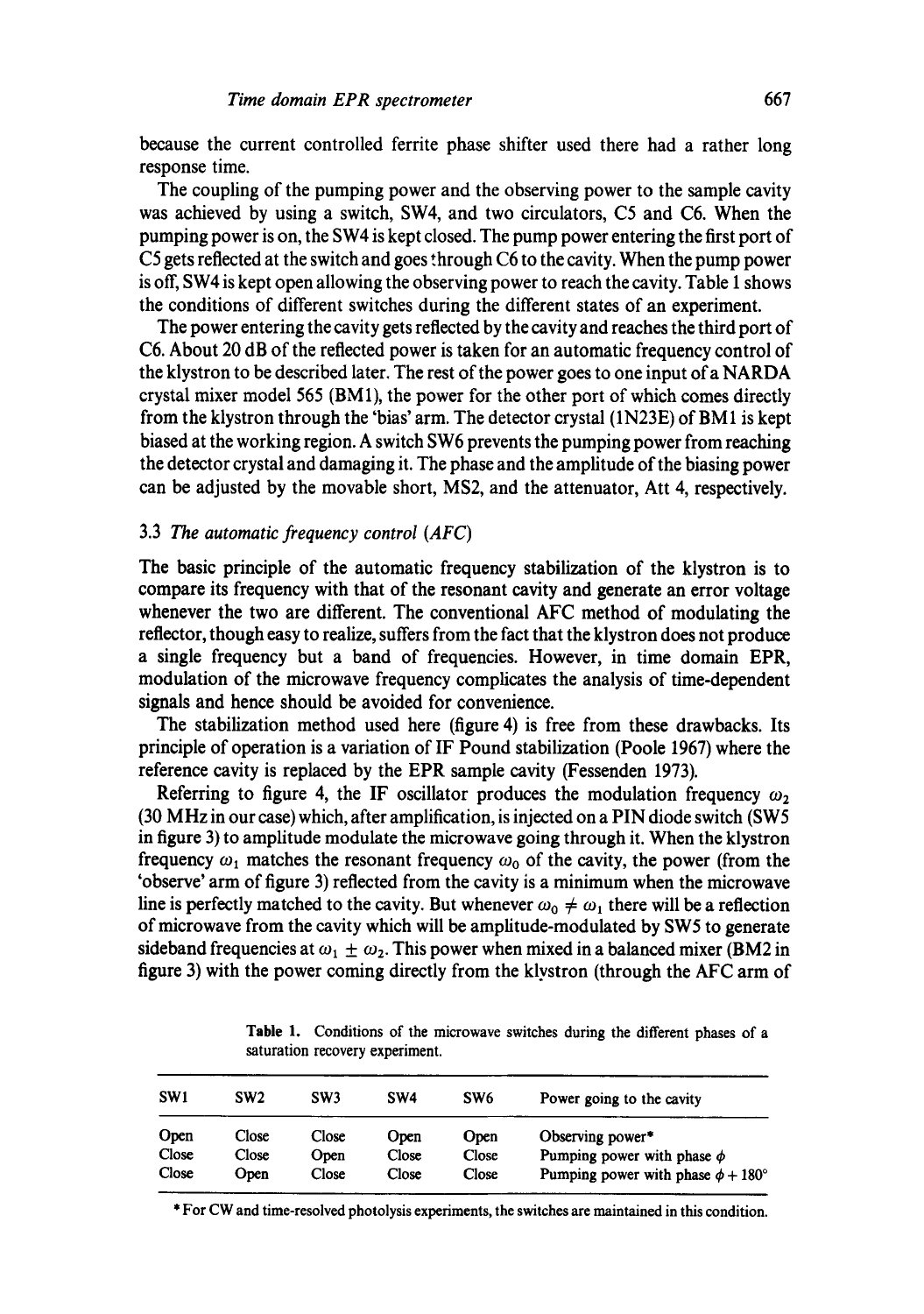

**Reference** tignol

**Figure** 4. Schematic diagram of automatic frequency control of the klystron with sample cavity as reference.

figure 3) of frequency  $\omega_1$ , will produce an IF output at the detector crystals of the balanced mixer. A phase-sensitive detection of the IF voltage at  $\omega_2$  will generate a discriminator signal which when applied to the reflector power supply will be able to control the klystron frequency at  $\omega_0$ . At observing power = 5 mW, we have achieved the frequency stability of the klystron to better than  $0.5$  ppm for a cavity with a loaded Q of 3000. For the same cavity, the stability goes down to 1 ppm for an observing power of 20  $\mu$ W.

#### 3.4 The *automatic phase control (APC)*

Since the AFC error signal is generated by mixing powers from the 'observe' arm and the 'AFC' arm and the EPR signal is obtained by mixing powers from the 'observe' arm and the 'bias' arm, the detector crystals will have maximum sensitivity with minimum noise when the phases of the two powers being mixed are identical. Initial setting to achieve this is done by adjusting the movable shorts MS1 and MS2. But in course of time, this phase relationship changes due to, for example, changes in the microwave frequency. To maintain the correct phase relationship for any length of time, an automatic phase control (APC) circuit has been incorporated (Verma and Fessenden 1976). The electronic phase shifter discussed in  $\S 2$  has been inserted in the 'observe' arm for this purpose.

The APC circuit applies two symmetrical bidirectional rectangular pulses, each of 1  $\mu$ sec duration separated by 1  $\mu$ sec, to the klystron reflector when it is locked to the cavity, at a rate of about 200 times per second. These two pulses change the klystron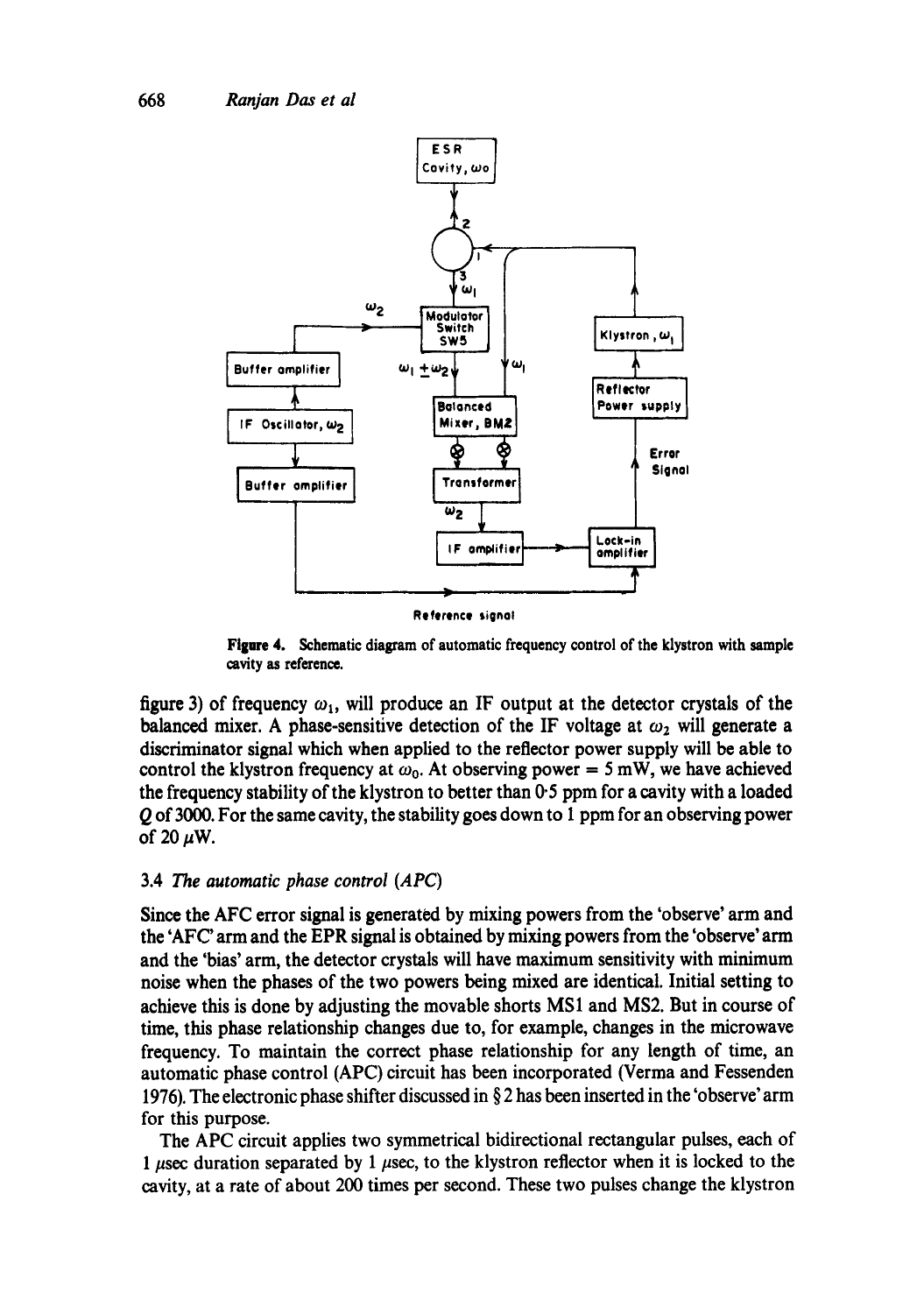frequency slightly below and slightly above the cavity-resonant frequency. The actual deviation will be decided by the height of the pulses. As a result, two microwave pulses of similar duration and equal in magnitude will be reflected from the cavity and detected at the detector of BM1. If the bias power falling on the detector is of the same phase as that of the power coming from the cavity, then the detector will produce two pulses of equal height and any mismatch of the phases will result in pulses of unequal height. The difference in the area of the two pulses will produce an error voltage which is a measure of the phase deviation. This after amplification is used to change the current through the solenoid of the electronic phase shifter, as a negative feedback, to maintain the constant phase relationship.

# 3.5 *Maonetic field and microwave frequency interlock*

In order to do a meaningful signal averaging over a long period of time, it is important that the ratio of the magnetic field to the microwave frequency, required for a particular EPR line, is maintained constant. Since the resonance condition of an EPR absorption line is given by  $hv_M = g_e \beta_e H$ , where  $v_M$  is the microwave frequency, it is necessary to maintain the above relation of  $v_M$  with the magnetic field H for a long time. Just maintaining the magnetic field constant is insufficient.

The magnetic field is measured in terms of the resonance frequency,  $v_p$ , of a proton nuclear magnetic resonance spectrometer capable of tracking the field (Roger *et al*  1980). Thus even if the magnetic field changes, the tracking circuit automatically changes its oscillator frequency to maintain the resonance condition.

The magnetic field control, therefore, involves maintaining a correct relationship between the proton resonance frequency and the microwave frequency.

The microwave frequency is measured with the aid of a Hewlett-Packard plug-in module 5255 A frequency converter which outputs one-fourth the difference between the microwave frequency and the harmonic of 200 MHz. This output is read by a frequency counter capable of measuring frequencies from 0-50 MHz. We have, however, tried another way of achieving similar results since our 5255 A converter unit malfunctions in a narrow range of beat frequencies. We have made use of a Hewlett-Packard (HP) transfer oscillator model 540 A in the configuration shown in figure 5. The circuit is a variation of HP's design for measuring drifts of high stability signals (Hewlett Packard 1960). With this arrangement it is possible to track the transfer oscillator to keep the beat between a chosen harmonic of its frequency and the microwave frequency constant at  $100 \text{ kHz}$ . To achieve an accuracy of 1 part in a million at about 10 GHz, we need to know the transfer oscillator frequency accurate to 200 Hz if we utilize its 50th harmonic, and the beat frequency within 10 k Hz.

A frequency counter was designed for measuring the proton NMR frequency and the microwave frequency. Its block diagram is shown in figure 6. The main aim in the design of the frequency counter was to be able to control its operation fully by a computer. The computer is a MINC-11 model of PDP-11/03 minicomputer of Digital Equipment Corporation equipped with the standard interfaces for laboratory process controls. A DRV-11 16-bit parallel input/output interface card of the computer was used to control the operation of the frequency counter. The two frequencies are measured in two independent 24-bit binary counters running in parallel. The selected time base latches the counted data into a 48-bit register and clears the counters for the next cycle.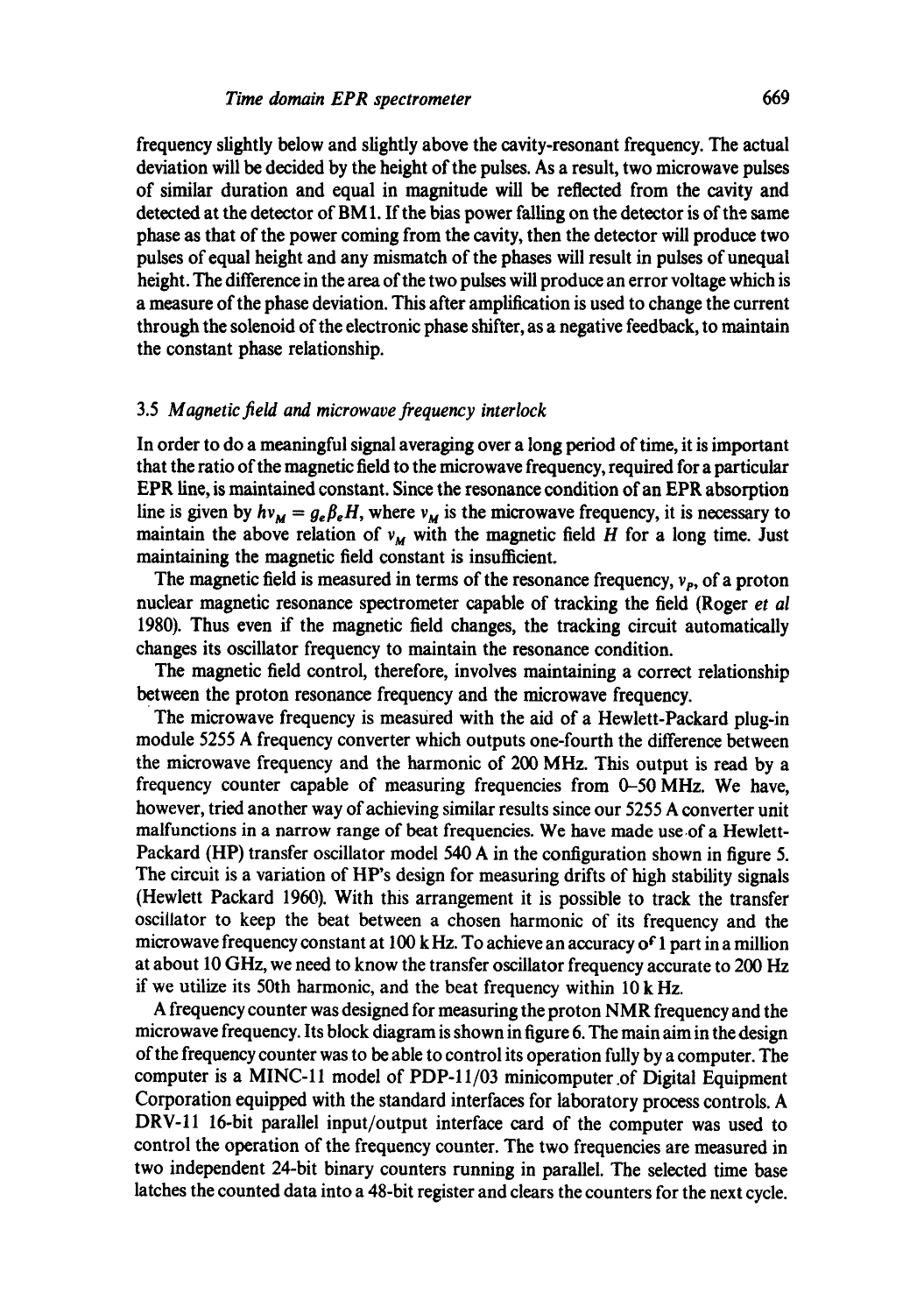

E : 741

Figure 5. Circuit for using an HP transfer oscillator for microwave frequency conversion.



Figure 6. Block diagram of a two-channel frequency counter.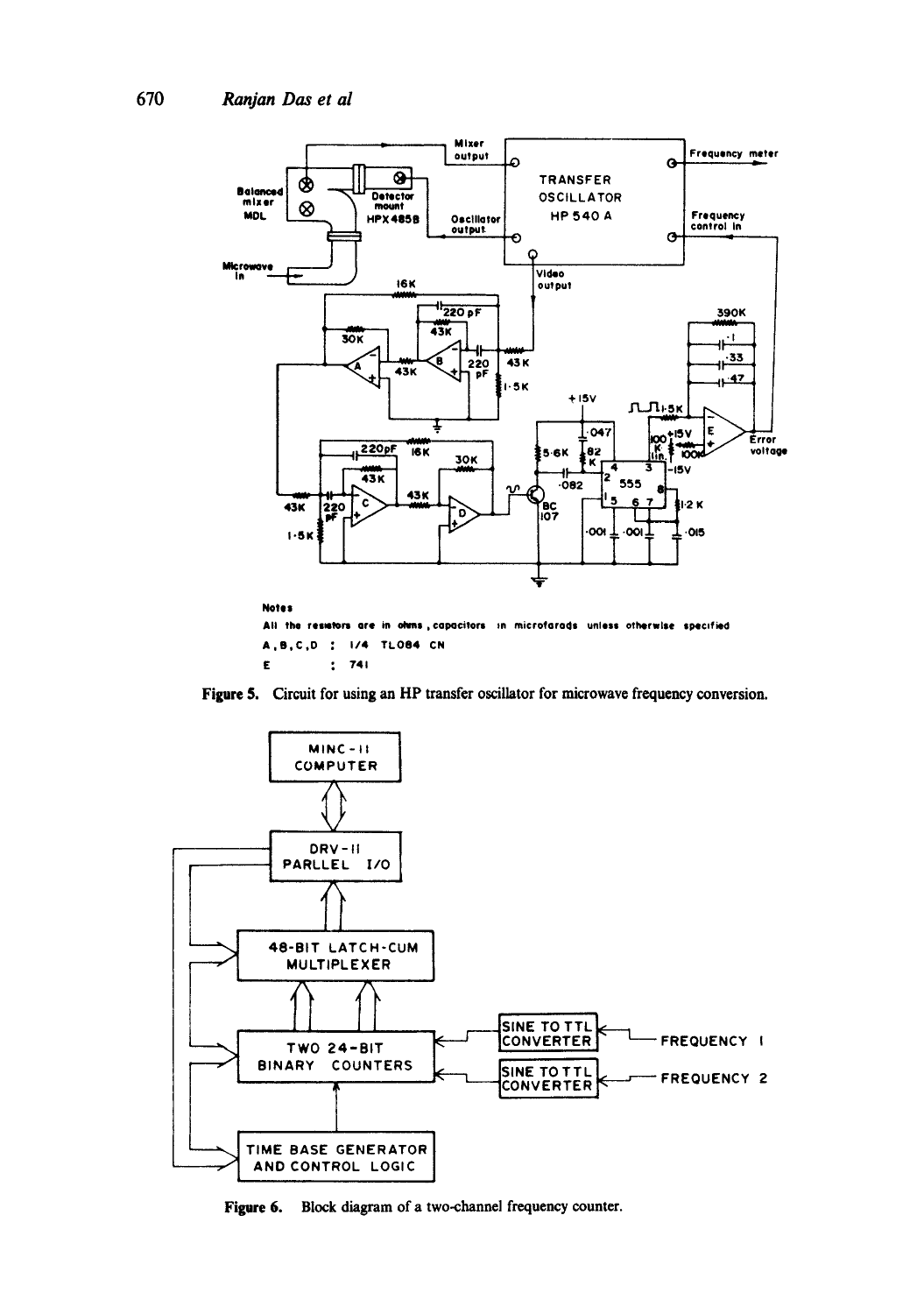Latching the data into the 48-bit register generates a flag which can be used to generate an interrupt sequence. When the 48-bit latched data are read through the 16-bit input register by multiplexing, the flag goes down.

The magnetic field controller and its associated software for stabilization at the desired line position are shown in figure 7. The computer forms the heart of the system. It reads  $v_p$  and  $v_w$  and the constant of proportionality is calculated when the magnetic field has been brought to the desired line position. For this purpose a second derivative EPR spectrum is recorded as the computer scans the magnetic field. The exact resonance condition will produce a maximum in the second derivative spectrum. Ten readings of the two frequencies are taken to estimate an average value of the ratio at this line position.

The estimation of error signal is done by first measuring the  $v_p$  and  $v_M$ . Knowing the ratio of  $v_p$  and  $v_M$  estimated earlier, the expected proton frequency  $v'_p$  is calculated. The difference  $v'_p - v_p$  gives the required error signal which after multiplying by a gain factor is written in the DAC output register.

Since the time base for the frequency counter was chosen to be  $0.1$  sec, it would generate 10 interrupts per second to the computer. The computer would therefore service the magnetic field 10 times per second. The stability achieved is shown in figure 8 where the position of the recorder pen is plotted as a function of time for attempts to stay at the peak of the middle line of the EPR spectrum. In the locked condition, the drift of magnetic field was estimated to be less than  $\pm 10$  mG (i.e. 3 ppm) around the resonance condition.

#### **4. Performance of the spectrometer**

For steady state or CW operation, the pulse generator for the microwave switches and the APC are turned off. The signal from the detector of BM1 is fed to a broad band



Figure 7. Principle of the magnetic field stabilization and the associated algorithm.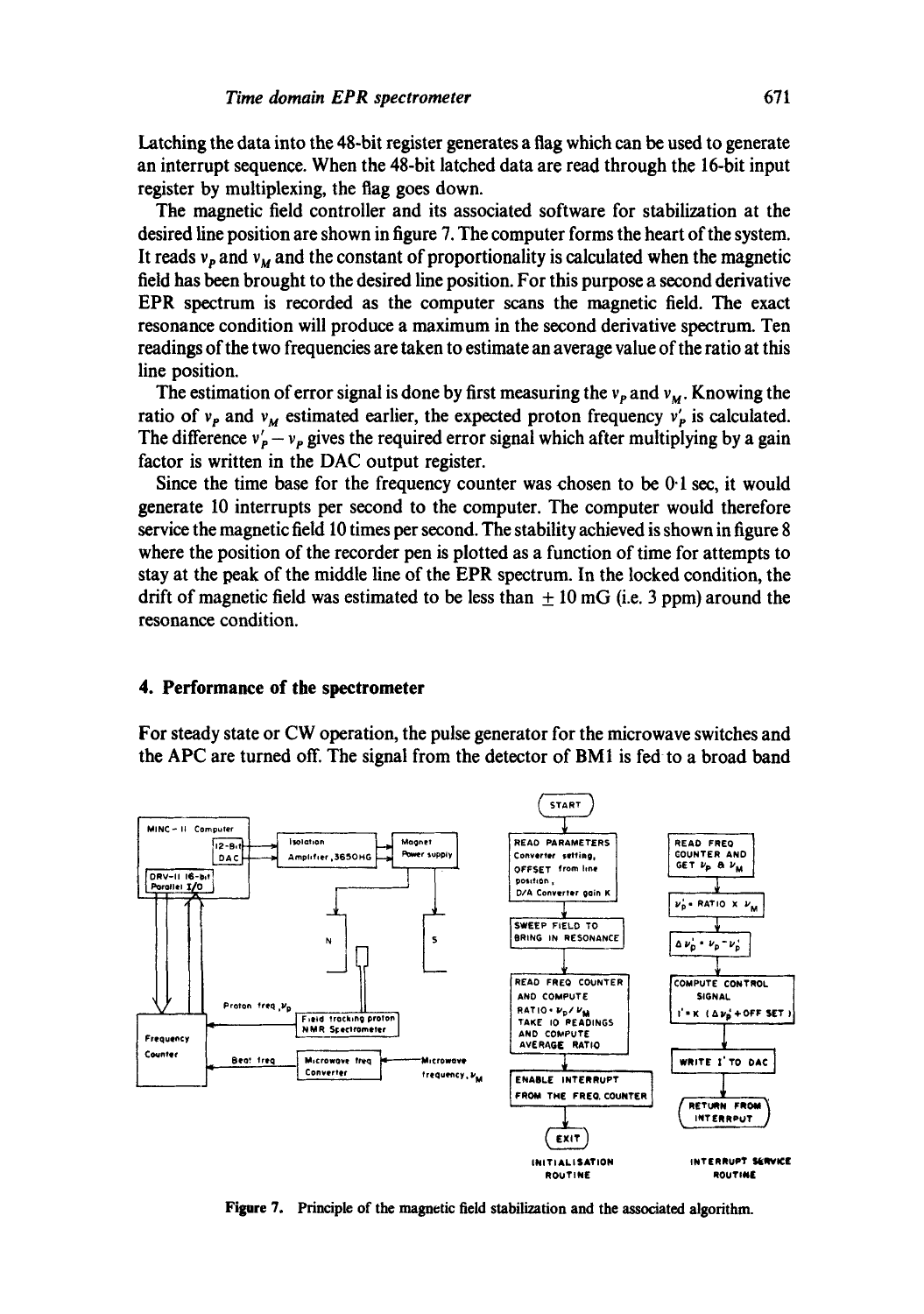

**Figure 8. Stability of the magnetic field and microwave frequency interlock. The two traces as a function of time show the recorder output for attempts to stay at the top of the middle line (of the EPR spectrum shown at the top fight corner) with and without the interlock.** 

preamplifier. For concentrated samples ( $> 10^{-3}$  M), absorption signal can be seen on the oscilloscope. For finding the exact resonance condition, a second derivative recording is used by field modulation with two frequencies (100 kHz and 200 Hz) simultaneously. The computer sweeps the magnetic field linearly as the spectrum is recorded. The 100 kHz and 200 Hz phase sensitive detectors were model 4110 of Evans Associates. The CW spectra of  $5 \times 10^{12}$  spins per gauss of linewidth can easily be recorded.

# 4.1 *Relaxation studies*

First the magnetic field is locked at the desired line position which is located by observing the second derivative spectrum for weak samples (concentrations  $< 10^{-3}$  M). The APC circuit is then activated and locked. The pulse generator for the APC circuit triggers, at the end of the APC pulses, the pulse programmer for saturation recovery experiments. The preamplifier signal is fed to a signal amplifier which is gated off during the pump pulse and has provisions for variable time constants at the output. The signal amplifier output may be displayed on an oscilloscope and the relaxation signal can be observed for concentrated samples ( $> 10^{-3}$  M). The output of the signal amplifier feeds a Biomation model 8100 waveform recorder controlled by the computer through a 16-bit input and a 16-bit output parallel ports. This recorder is triggered at the falling edge of the pump pulse and it digitizes the signal to generate  $2 \text{ k} \times 8$  bit of data. The computer transfers these data from Biomation to its memory.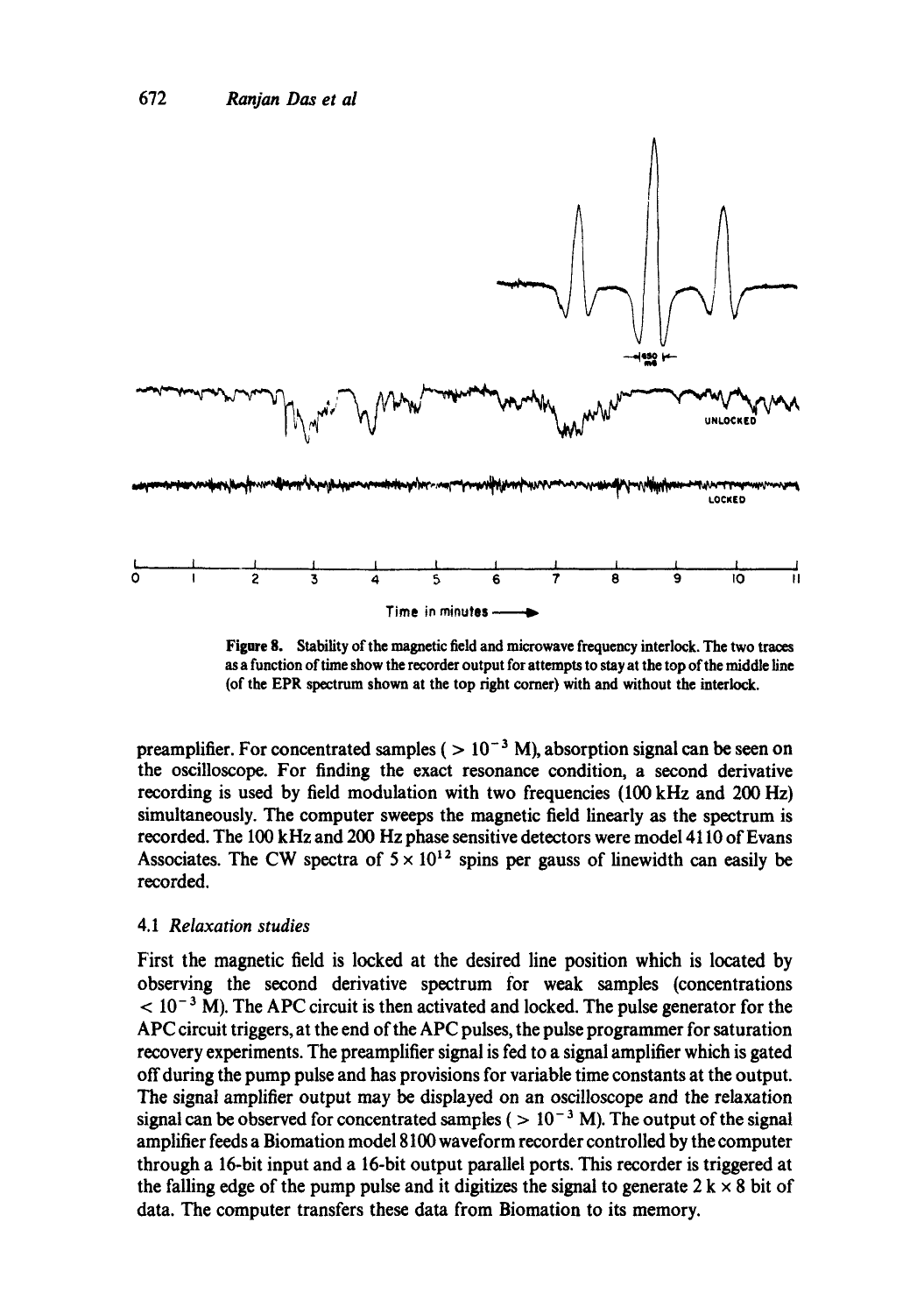**In order to remove the transients arising from microwave pulses, a signal obtained when the magnetic field is off-resonance is subtracted from the signal at resonance. The off resonance field is obtained by passing some direct current through the modulation coils under computer control. The actual spin lattice relaxation time measurements, therefore, involve a cycle of 4 experiments--two for each phase of the pumping power at on- and off-resonance condition of the magnetic field. Signal averaging at a rate of about 200 times per second (50 cycles of 4 experiments) was achieved to improve the S/N. When the required number of signals are averaged, the two signals for the two phases of the pump power are added and subtracted to get the saturation recovery and the free induction decay signals respectively. This is because changing the phase of the**  pumping power by 180° changes the sign of the free induction decay signal, but the saturation recovery signal is independent of such a phase change. Figure 9 shows the **separation of the free induction decay and the saturation recovery.** 

**From the time period of the oscillation of the free induction decay signals in figure 9,**  we estimate the response time of the spectrometer to be better than 0-5 usec. However, a



**Figure 9. Separation of saturation recovery (SR) and free induction decay (FID) signals of**  parabenzosemiquinone anion, on- and off-resonance.  $\Delta v$  is the field-shift from the exact resonance condition for the central hyperfine component and is measured in terms of proton **NMR frequency.**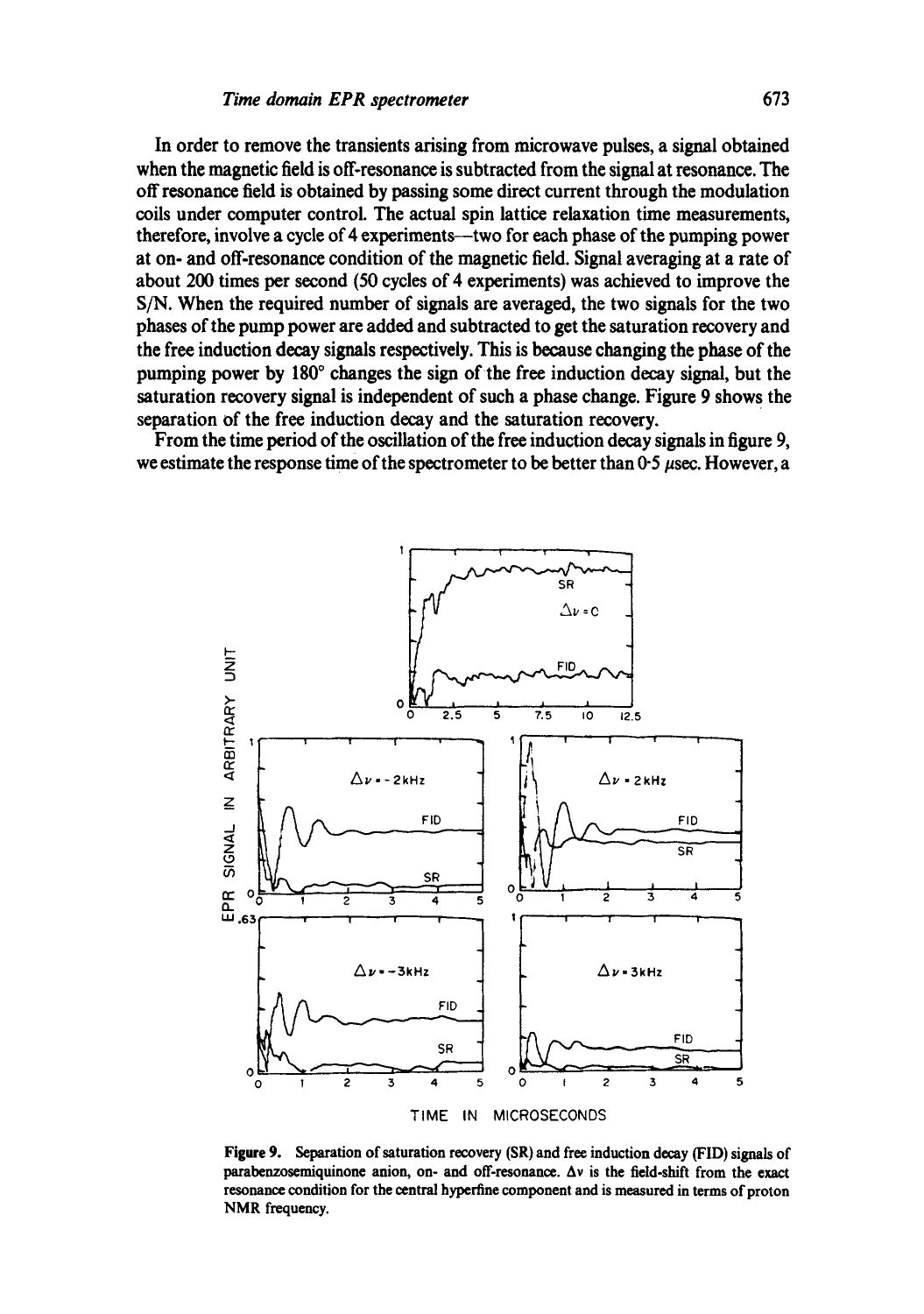'dead time' of about 0.5 *usec* following the pump pulse prevents observation of any **EPR** signal during this period.

Determining the radical concentrations, we estimate that electron spin-lattice relaxation times  $(T_{1e})$  of radicals with  $T_{1e} > 1.0$  *psec* with a minimum concentration of **1014** spins per gauss of linewidth may be determined by this spectrometer.

# **4.2** *Laser photolysis experiments*

To establish the performance of the spectrometer for pulsed photolysis experiments involving transient radicals, we have used a laser as a pulsed light source. It is a Molectron MY **35** Nd : **YAG** laser. The exciter trigger output of the pulse generator at a rate of about 200 Hz was divided by **20** to trigger the laser at **10** Hz. The third harmonic ultraviolet output at **355** nm was used for photolyzing the sample using **4-5** mJ of energy per pulse.

Duroquinone solution in **1:4v:v** of octan-2-01 and triethyiamine purged by nitrogen gas was slowly flowed through a quartz flat cell kept inside the EPR sample cavity. The **APC** was kept on and the laser was triggered externally as described above. Microwave switches were kept as in CW mode. The magnetic field was slowly swept by the computer as in the **CW** experiment and no field modulation was used. The output of the signal amplifier was fed to a **PARC** boxcar averager model 162 coupled with a gated integrator model **165.** The boxcar was triggered externally at the end of the laser light. The output of the averager was fed to a strip chart recorder to get the spectrum (figure



Figure 10. EPR spectrum of durosemiquinone anion radical generated by laser photolysis of **duroquinone. The spectrum was obtained by boxcar aveiaging of transient signals after 02** *psec* **of laser flash and integration time of 05 psec.**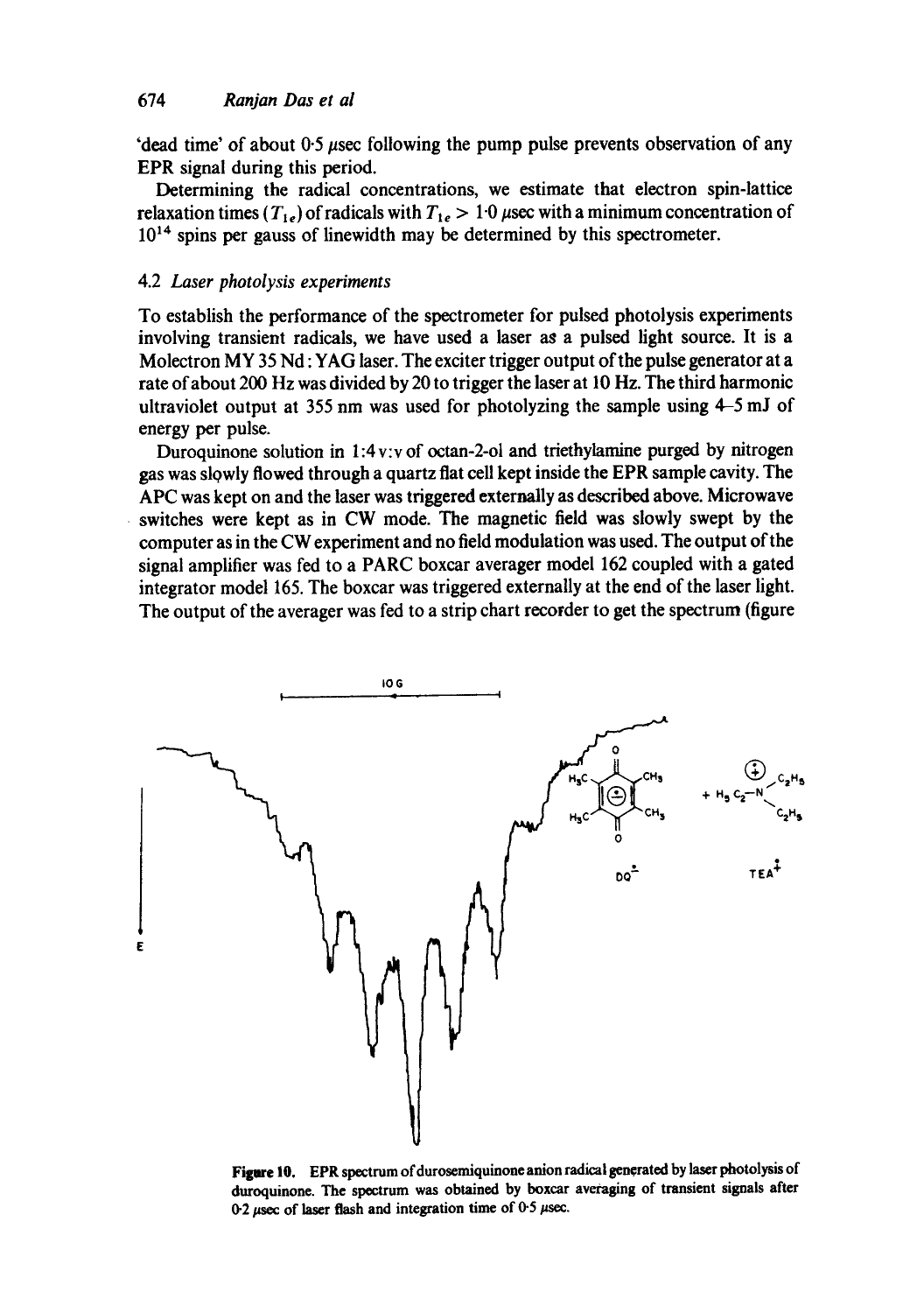10). The spectrum of the durosemiquinone radical is seen to be in the emission and 7 of the 13 hyperfine lines are clearly visible.

For recording the time domain signal of the durosemiquinone radical, the magnetic field and microwave frequency interlock was started at one end of the spectrum. The signal amplifier output was fed to the Biomation which was triggered a few  $\mu$ sec before the laser pulse and signal averaging done. However, we observed that the flash lamp of the laser produced synchronous pick-up at the pre-amplifier. To avoid these pick-ups the Q-switch of the laser was externally controlled from the computer. Alternate experiments were done with and without the laser pulse but always keeping the flash lamp on. The difference of the two transient signals has much of the interference removed. The field was stepped by about 50 mG by changing the parameter OFFSET (see figure 7) in the field-frequency interlock subroutine. Then again the time profile was recorded. The whole process was repeated throughout the spectrum to get transient signals at each field position. The complete stored data constitute a field-time twodimensional spectrum (McLauchlan and Stevens 1986). Figure 11 shows such a plot indicating the magnetic field and time dependence of the EPR signal of durosemiquinone anion radical. Throughout the duration of our observation, the signal was



Figure 11. Magnetic field and time dependence of the EPR signal of durosemiquinone anion radical produced by laser photolysis. The time evolution of the EPR signal intensity has been plotted as a function of the Zceman field. GD3 plotting package of CERN has been used for plotting this surface.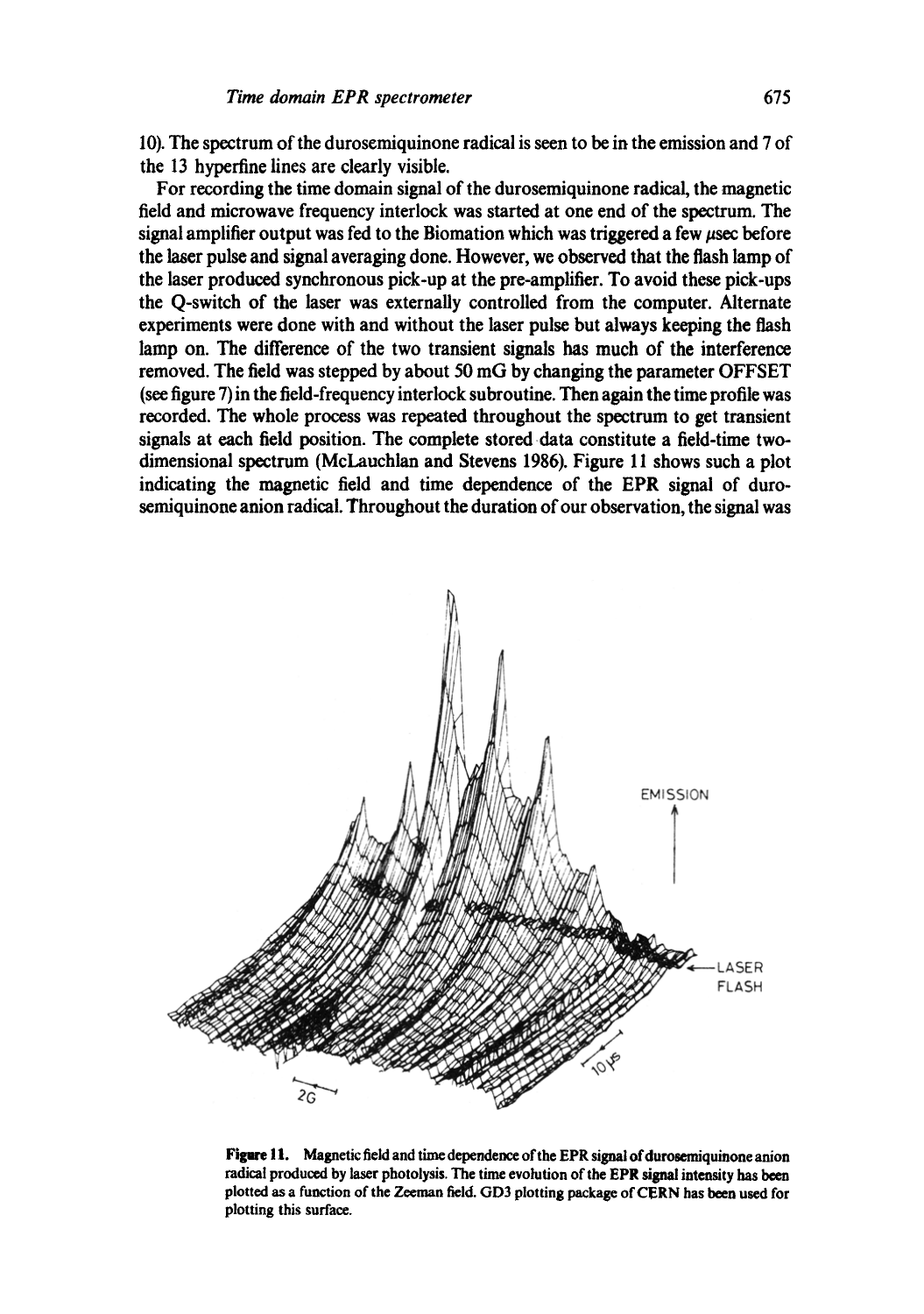

**Figure** 12. Time **evolution of the EPR signal of durosemiquinone anion radical at a** field corresponding to the **most intense peak, showing** the fast emissive signal in a going to absorption and slow chemical decay in b. A: absorption; E: emission.

emissive in nature. However recording the signal for a longer time did show that the emissive signal went to absorption followed by slow chemical decay (figure 12).

To construct the CW spectrum of the radical from this two-dimensional data array at any given time after the laser flash, the respective data points along the magnetic field axis may be plotted. If necessary, the average of a few adjacent points in the time axis corresponding to each field position may be done before plotting to achieve some improvement in S/N and to remove off-resonance oscillations, as is usually done in the time integration spectroscopy (Basu *et al* 1983).

#### **5. Conclusion**

An X-band time domain EPR spectrometer has been constructed using many crucial components developed indigenously. Using a minicomputer facilitated automation of many operations of this spectrometer, particularly the magnetic field-microwave frequency interlock and complete control over the experiments using different sequences. Its performance has been tested both in saturation recovery spin-lattice relaxation experiments with stable radicals and in laser photolysis experiments involving transient radicals.

If there be any need for increasing the sensitivity of the spectrometer for saturation recovery studies, a microwave power amplifier may be inserted between C4 and C5 to boost the pumping microwave power. Also a low noise GaAsFET microwave amplifier inserted between SW6 and BM1 may increase the sensitivity for all experiments by amplifying the EPR signal in the microwave stage itself (Mailer *et al* 1985; Grampp 1985).